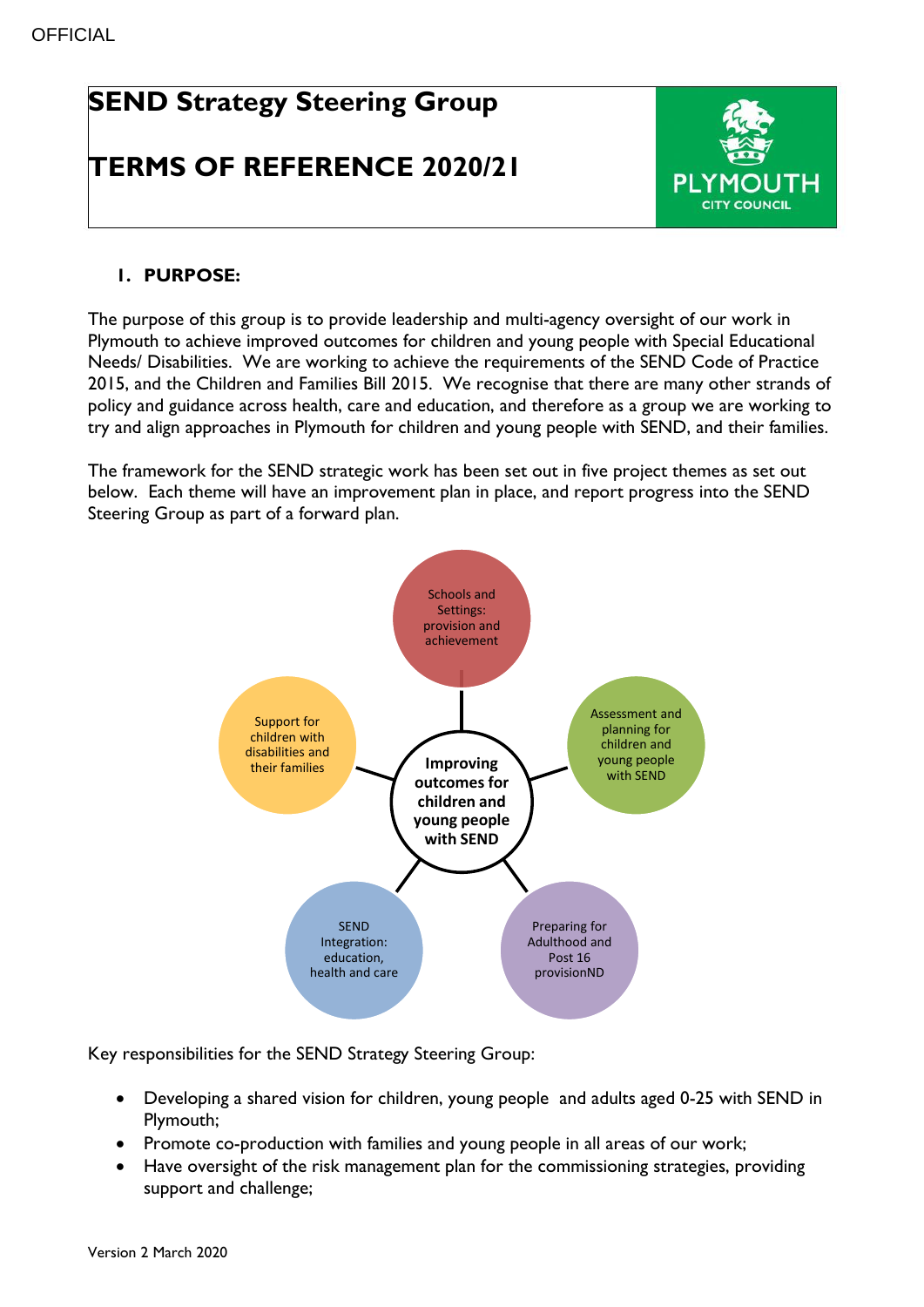- Develop and review the SEND shared data set in order to measure the impact of our local area work;
- Enabling approval and sign-off within sector representatives as appropriate;
- Commitment to a good flow of information between agencies, organisations and groups to achieve a high level of commitment from all those involved.
- Work together to deliver workforce reform
- Maintain and review the Local Offer across the city including the Local Offer Directory

### **2. Outcomes to be achieved:**

- Early identification of children and young people with SEND means that advice and support is provided in a timely way and offers early help
- Children and young people with SEND have improved outcomes with positive destinations
- The Special Education Needs and Disability Strategic plan is co-produced and outcomes are embedded within the work across all sectors
- Education, Health and Care Needs assessments are completed in a timely way, as set out in the SEND Code of Practice and Education, Health and Care Plans are regularly reviewed.
- The SEND Local Offer is maintained and reviewed with families in accordance to statutory requirements.

### **3. Underpinning Principles:**

In the development and implementation of the work we will:

- Underpin all our work with the values of co-production, openness, honesty, social responsibility and care for others.
- Consult as widely as possible with all partners, including young people and families
- Take account of good practice that is already taking place and be positive about identifying lessons learnt. Share best practice from across the region and nationally
- Promote a child/person centered approach
- Build on the work achieved through the implementation of the SEND Code of Practice Guidance 2015 and the Children and Families Act 2015 to inform the themed improvement plans.
- Develop and implement an effective on-going evaluation programme to review how changes have led to improved outcomes for children and young people
- Use joint commissioning across the local authority and CCG to review and ensure sufficiency and efficacy of support services for children and young people with SEND (Community Health, Wellbeing and SEND Commissioning Intentions).
- Learn from the COVID 19 response which highlighted the importance of regular multiagency discussion with schools and settings in achieving effective early help for children and young people with SEND.

### **Governance and Reporting**

This group reports to the Children and Young People's Partnership (System Design Group). The CYP Partnership group would then share the reports with the wider groups e.g. Adult Health and Social Care Governance groups.

Each representative within this group will be responsible for identifying the appropriate governance and reporting arrangements for decision making arising from this group.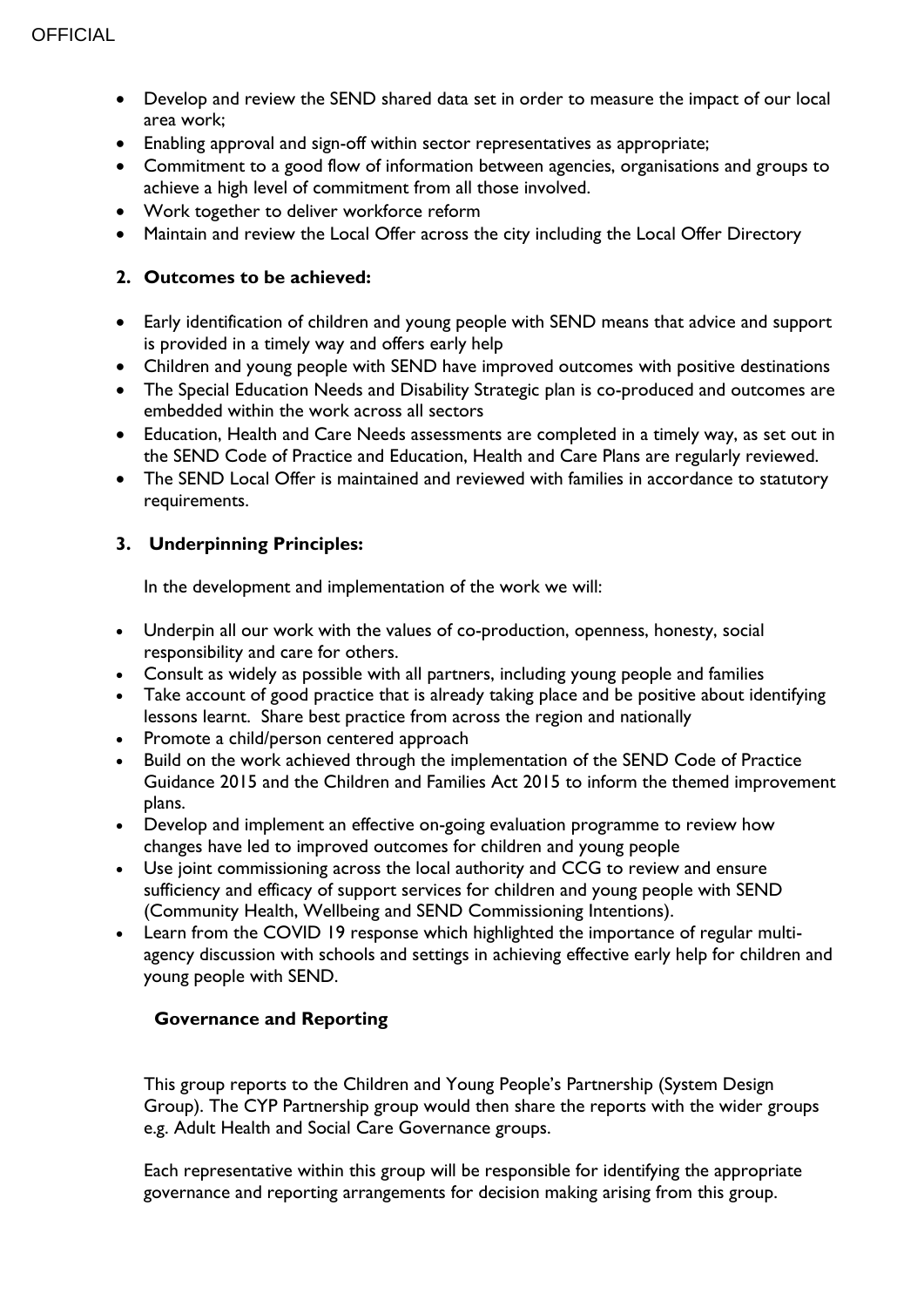Each representative within this group is responsible for liaising with their sector regarding the work of the SEND Steering Group.

### **4. Membership**

|                                                                                 | <b>Proposed role</b>                                                  | <b>Name</b>                                                                                         |  |
|---------------------------------------------------------------------------------|-----------------------------------------------------------------------|-----------------------------------------------------------------------------------------------------|--|
| Chair                                                                           | Service Director for Education,<br>Participation and Skills PCC       | Judith Harwood                                                                                      |  |
| Joint Chair                                                                     | <b>Plymouth Parent Carer Voice</b>                                    | Claire Paddon                                                                                       |  |
| Local Area Lead for SEND                                                        | Head of SEND, PCC                                                     | Jo Siney                                                                                            |  |
| <b>Children and Young</b><br>People's Representative                            | <b>Youth Ascends</b>                                                  | Young person supported<br>by Nicolle Gallagher                                                      |  |
| <b>Parent Carer Forum</b><br>Representative                                     | <b>Plymouth Parent Carer Voice</b>                                    | <b>Tara Vassallo</b><br>Claire Paddon                                                               |  |
| <b>PCC Commissioning</b>                                                        | <b>Strategic Commissioning Manager</b><br>(Children and Young People) | Emma Crowther                                                                                       |  |
| Devon Clinical<br><b>Commissioning Group</b>                                    | Senior Commissioning Manager,<br>Women and Children's Commissioning   | <b>Emily Street</b>                                                                                 |  |
| Designated Medical Officer<br>for SEND/ Designated<br>Clinical Officer for SEND | <b>DCO</b>                                                            | Sue Syers                                                                                           |  |
| <b>SEND Sector Representatives</b>                                              |                                                                       |                                                                                                     |  |
| Secondary Schools<br>Representative                                             | Plymouth Learning Trust (PLT)                                         | Martin Brook                                                                                        |  |
| <b>Primary Schools</b><br>Representative                                        | Plymouth Association of Primary Heads<br>(PAPH)                       | <b>Heidi Price</b>                                                                                  |  |
| <b>Special Schools</b><br>Representative                                        | Special Heads Association Plymouth<br>(SHAP)                          | Andrea Hemmens                                                                                      |  |
| Early Years Representative<br>(early years settings and<br>providers)           | Early Years Leaders and Managers<br>Group                             | Elizabeth Knight                                                                                    |  |
| Virtual School (children in<br>care)                                            | Virtual School Headteacher                                            | <b>Simon Mower</b>                                                                                  |  |
| Post 16 Education<br>Representative                                             | City College Plymouth                                                 | <b>Karen Dorow</b>                                                                                  |  |
| <b>Health Provider</b>                                                          | <b>Livewell SW</b>                                                    | <b>Public Health Nursing</b><br><b>CAMHS</b><br><b>Children's Services</b><br><b>Adult Services</b> |  |
| <b>Health Provider</b>                                                          | <b>Plymouth Hospitals Trust</b><br>Representative                     |                                                                                                     |  |
| <b>Children's Social Care</b>                                                   | Children, Young People and Families<br>Service (CYPF)                 | Siobhan Wallace                                                                                     |  |
| <b>Adult Social Care</b>                                                        | <b>Livewell SW</b>                                                    |                                                                                                     |  |